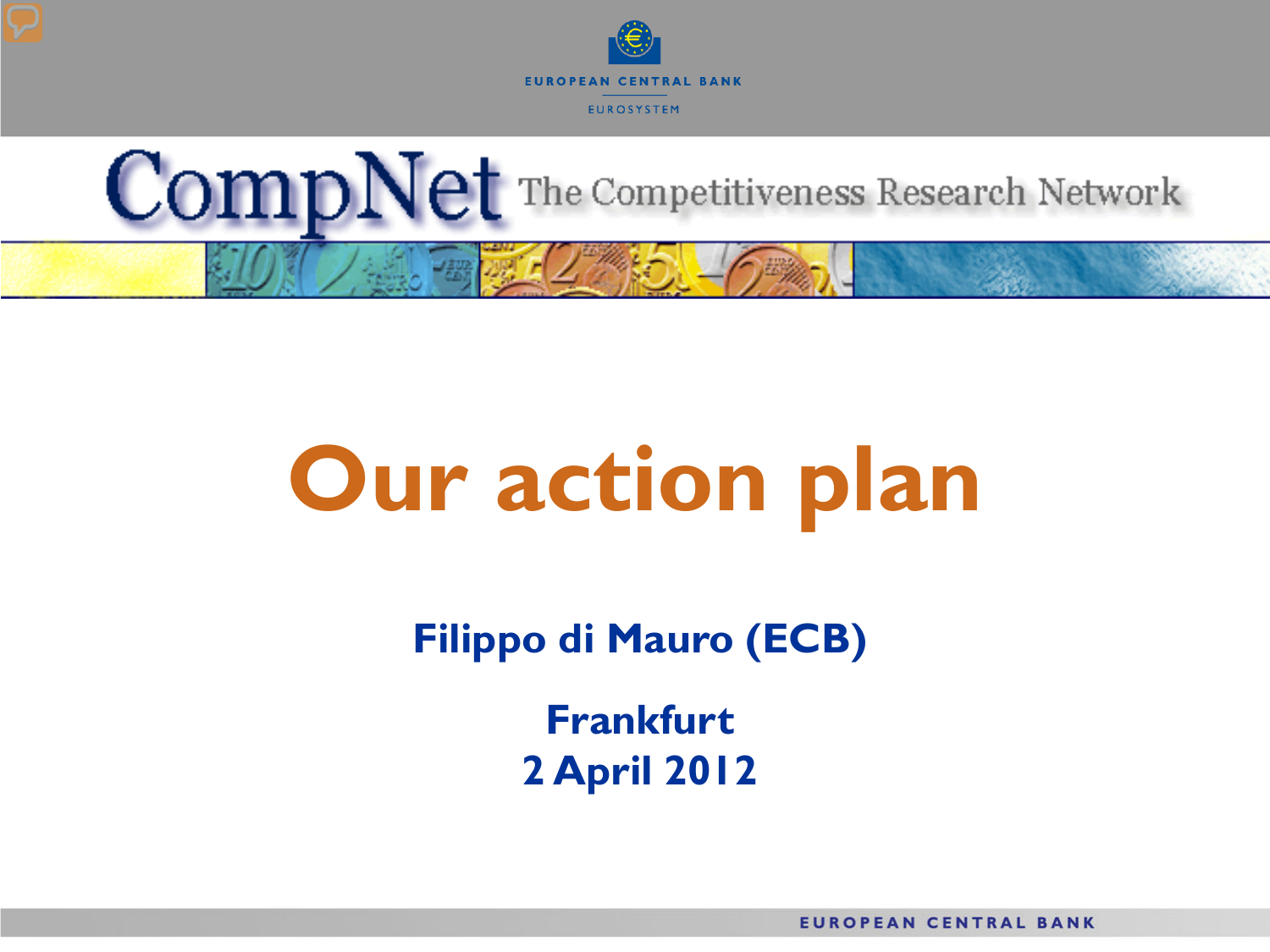- **We have completed the stock taking exercise on data and research available**
- **We have a tremendous amount of data and work we can draw on (see our webpage)**
- **We have an official mandate from the General Council**
- **We need to organise our work to be able to deliver as promised**
- **Expectations are high, potential tremendous**

 $\mathcal{L}$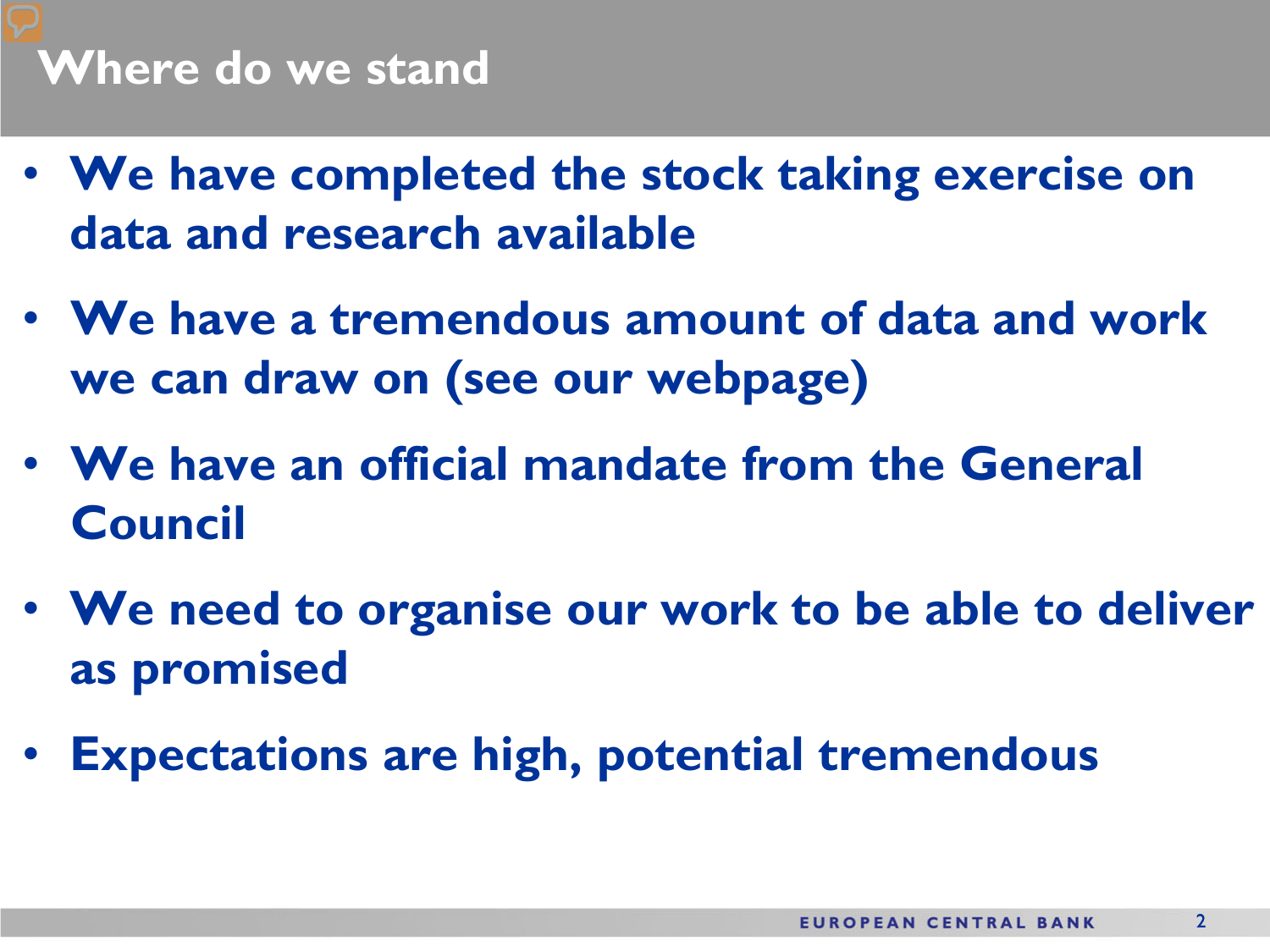### **Outline**

• **Mandate CompNet**

• **Phase one – fixing the "Competitiveness diagnostics"**

• **Phase two – Connect competitiveness determinants with outcomes**

• **Plan of the workshop**

3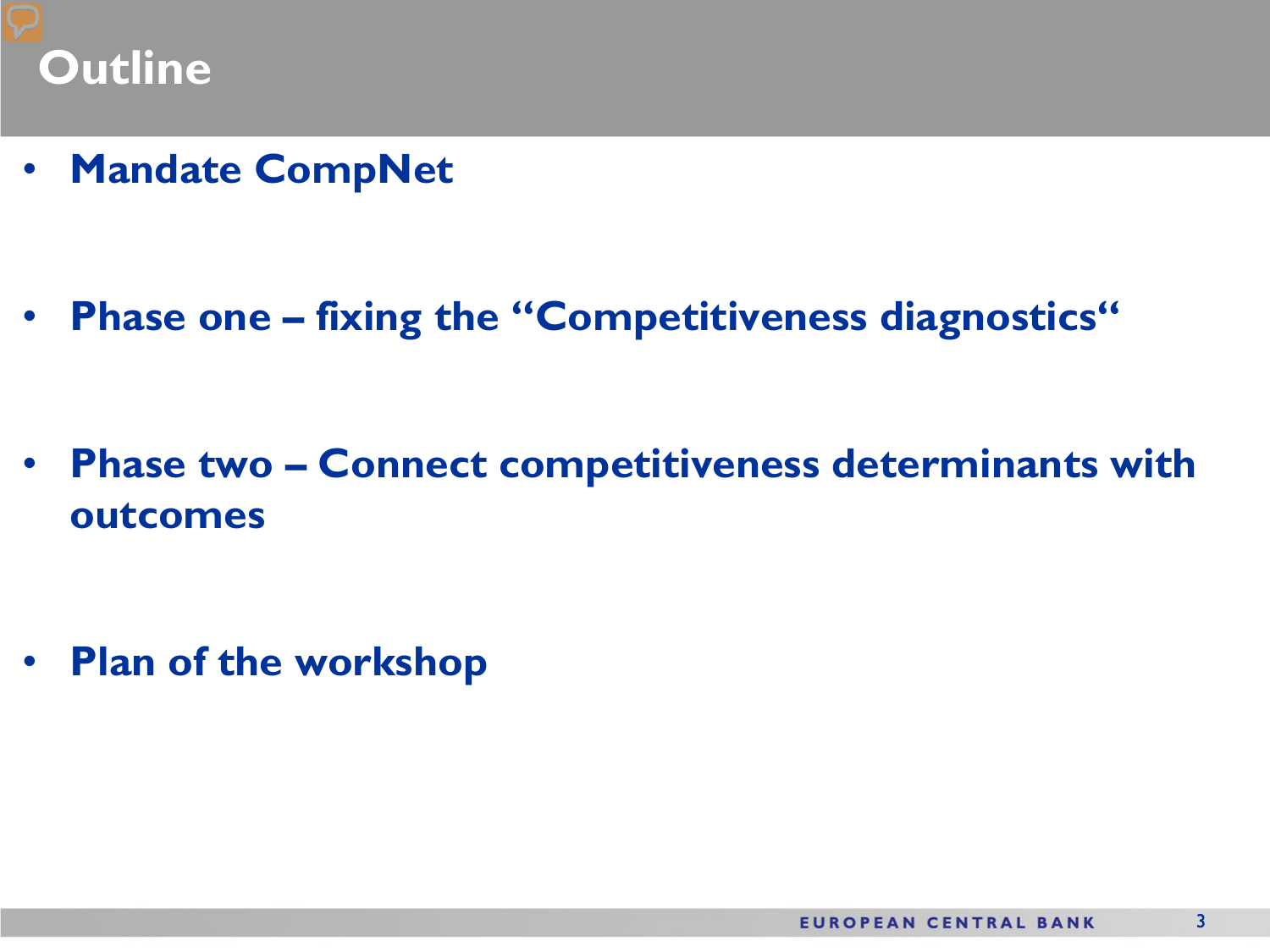### **Motivation**

• **Approach to competitiveness must be broad-based and better grounded in contemporary trade theory** 

### **Objective**

- **Fostering interaction between micro and macro analysis**
- **Determine better connection competitiveness determinants and outcomes.**

### **Organization**

- **Three workstreams, relating competitiveness to:**
	- **Aggregate measures**
	- **Firm level**
	- **Global Value Chains**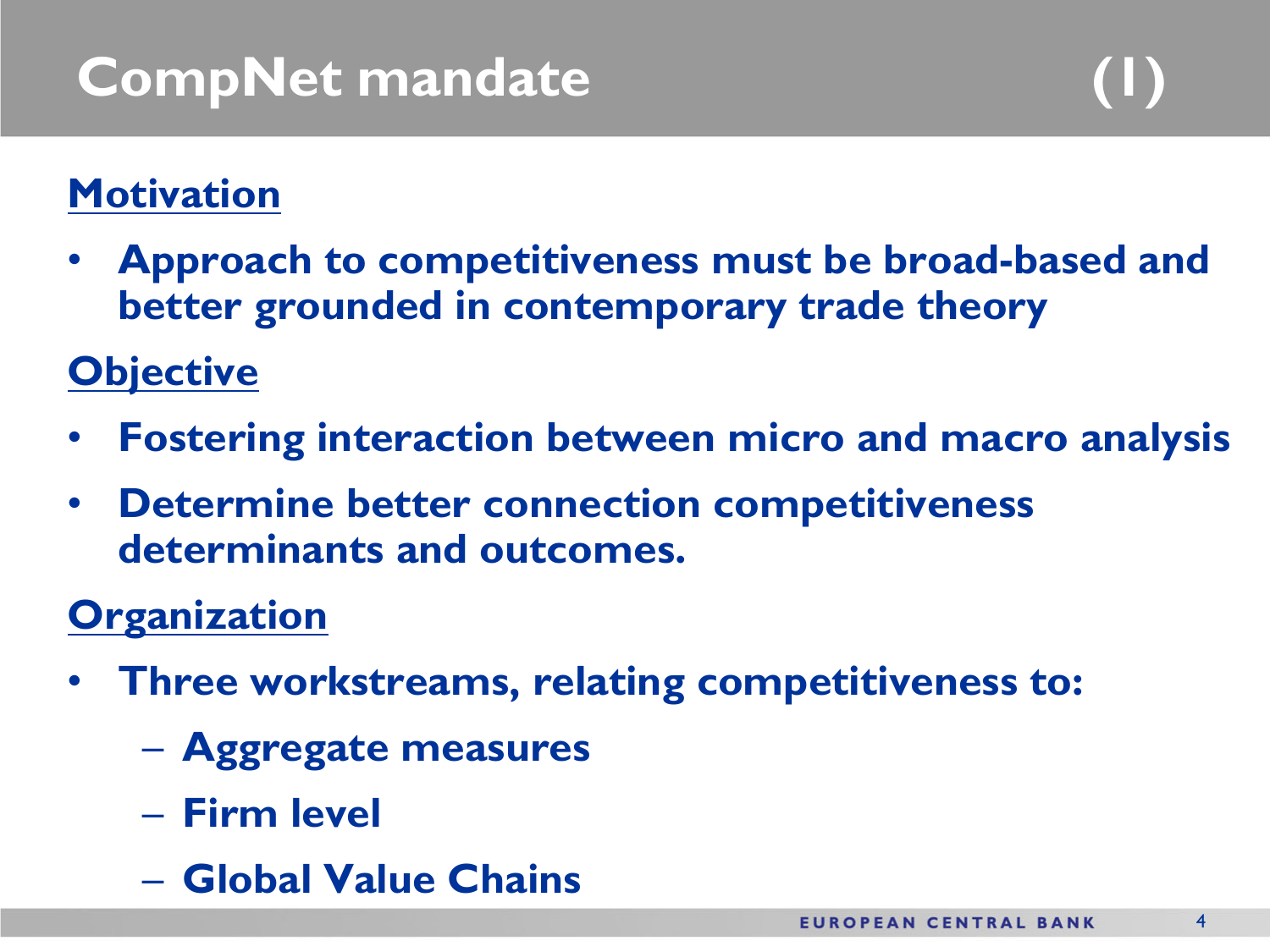### **CompNet mandate (2)**

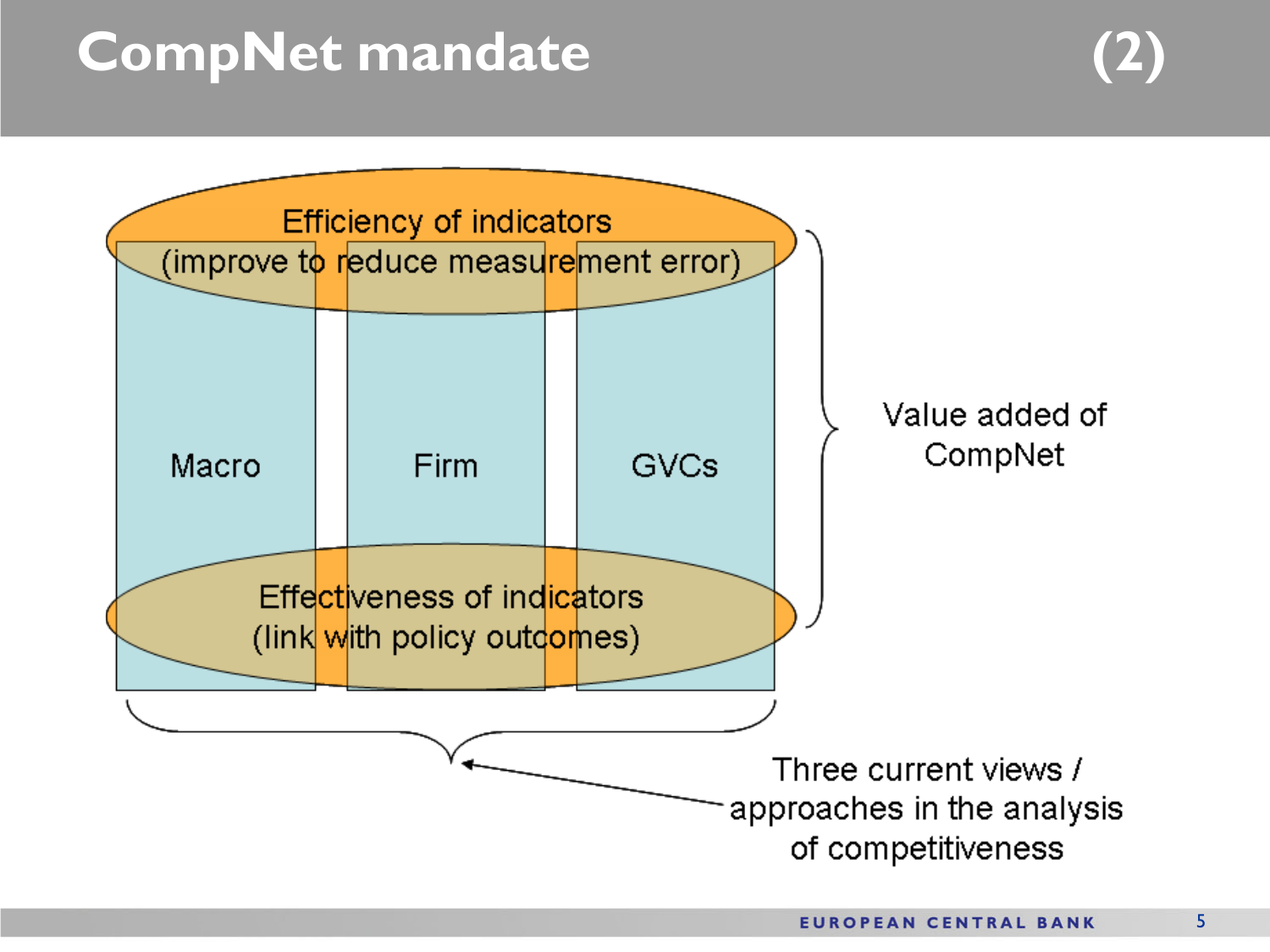### **Phase one – Concentration on indicators… but not only**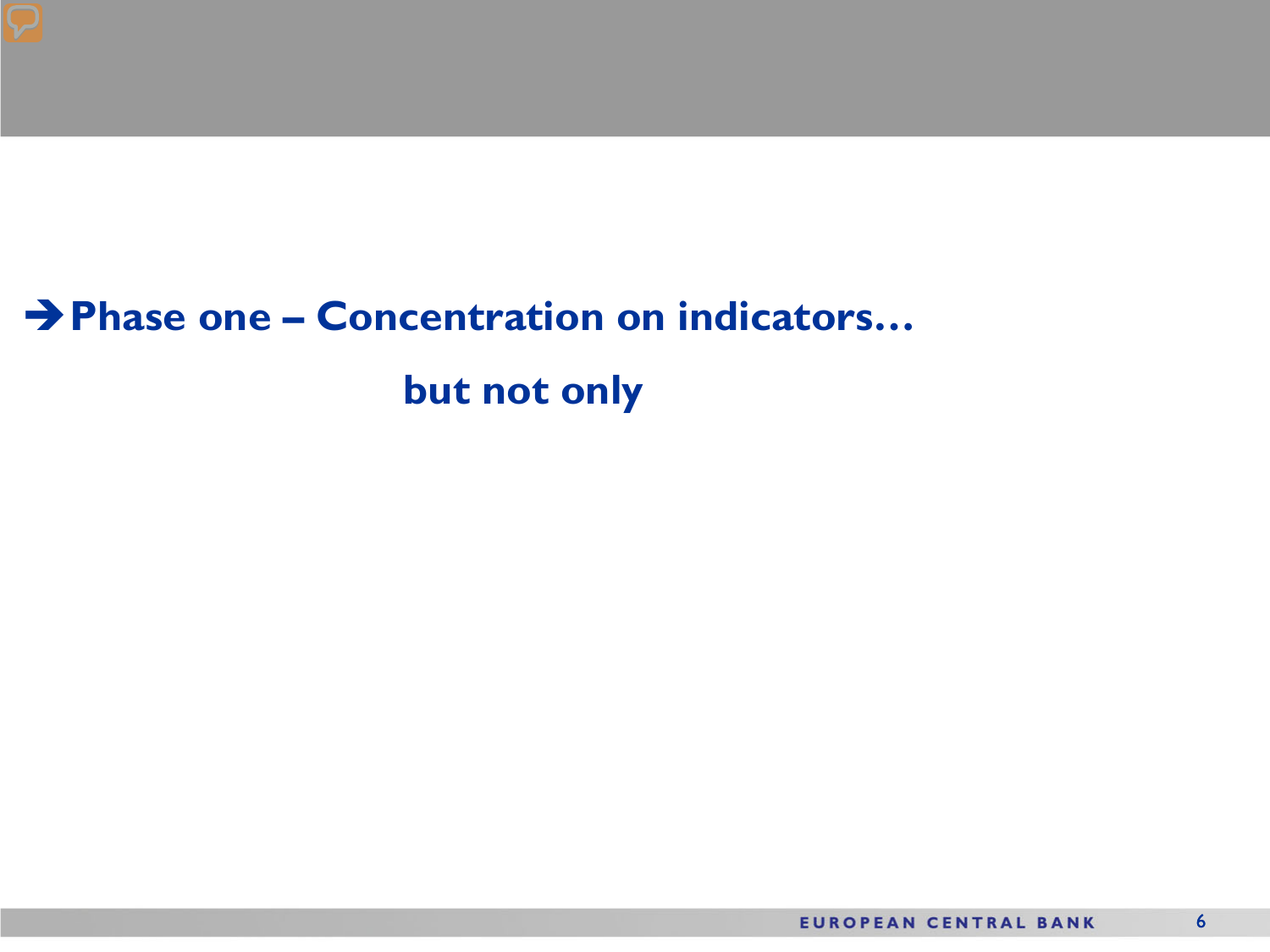### **Phase One: Macro indicators (WS1)**

#### **Extensive margin**

- **Extensive margin demographics**
- **Extensive vs. intensive margin**
- **Theil's entropy on individual products**
- **Index of Export Market Penetration**
- **Export openness adjusted for structural factors**
- **Revealed Comparative advantage**
- **Percentage change in world trade share**
- **Relative trade intensity in intermediates**
- **Net FDI inflows over GDP**
- **World share of FDI inflows**
- **Proxying Quality 1**
- **Proxying Quality 2**
- **Proxying Quality 3**
- 48 countries, including all G20 and EU countries and additional advanced economies, 1999-2009.
- -**quantile analysis on a few basic indicators at very detailed product disaggregation**
- **- Members will concentrate on selected indicators, improve and share them with the others**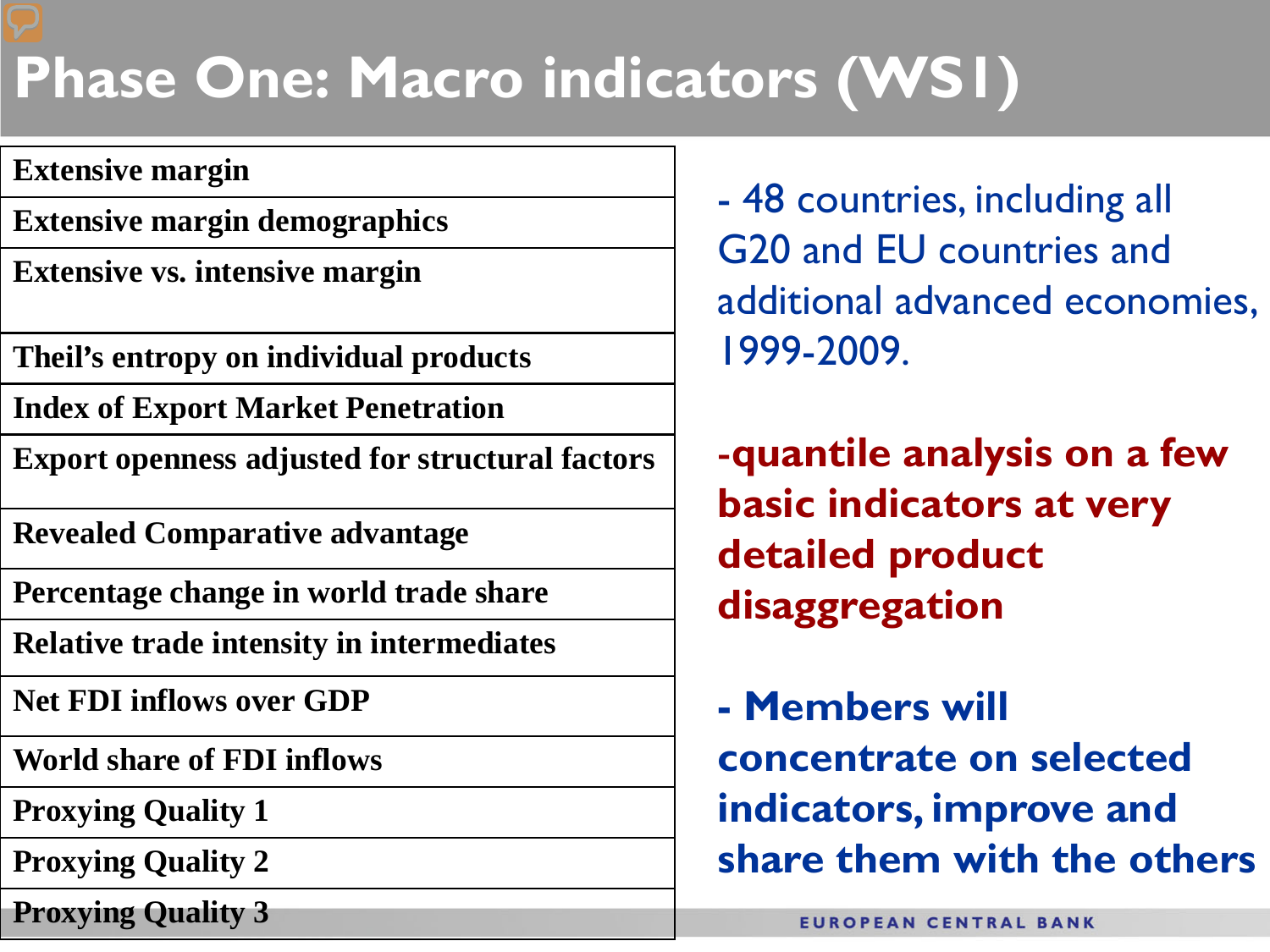### **Phase one: Firm level-GVC (WS1-WS2)**

#### **Extensive and intensive margins at firm level**

**Extensive and intensive margins at product within firm level**

**Concentration of international versus domestic activities (ratio of the total exported value vs. total revenue of the firm, calculation of Herfindahl Index…)**

**Product/destination analysis at firm level**

**Characteristics of exporters/importers/FDI investors versus domestic firms (size…)**

**Calculation of ULC for international firms (exporters, importers, FDI investors) versus domestic firms**

**Calculation of TFP for international firms (exporters, importers, FDI investors) versus domestic firms**

**Evolution of TFP distribution over time**

**Changes in markups for internationally active firms versus local firms**

**Percentage of imported intermediates in total intermediates**

**Share of exports of final goods in total exports** 

**Royalties paid and received as a percentage of sales**

**Expenditure with R&D as a percentage of sales**

**Share of profits generated in foreign activity as a percentage of total profits**

**Is the firm part of an international group? If yes, what is its role?**

**Number of affiliates established abroad**

-**Will aim at achieving a minimum common set of indicators available for all countries**

-**Members will provide firm level data existing for their own countries, after agreeing on best methodologies of aggregation**

-**Will assess need for further surveys**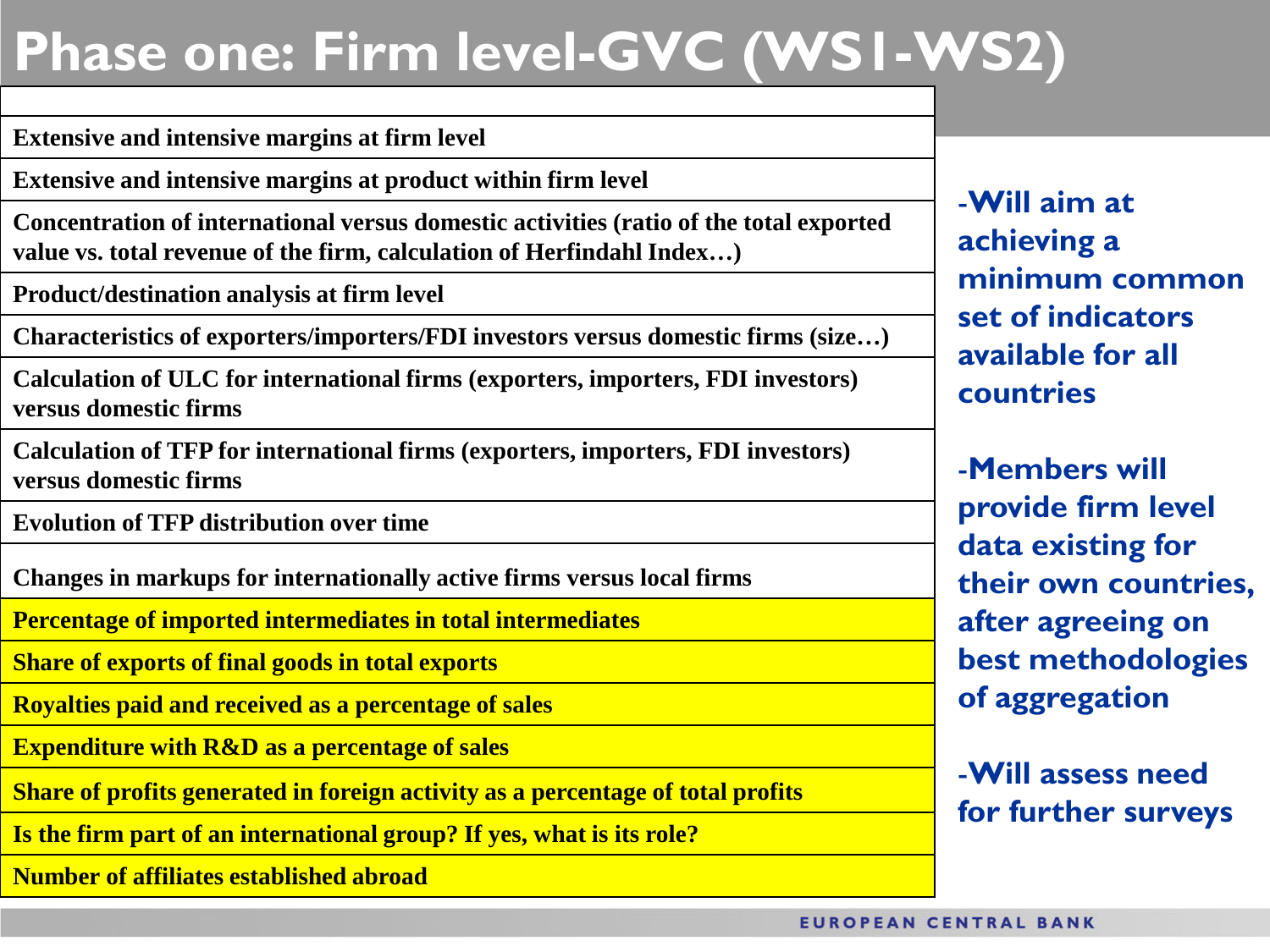### **Phase two: matching competitiveness with outcomes, both at macro and micro level**

### **Competitiveness**

**Price determinants**

#### - REER

- Exchange rate volatility
- Unit labour costs
- Unit cost of capital

**Non-Price determinants**

#### **EXPORTS/IMPORTS**

- Quality / Variety
- Domestic value added
- component
- Sectoral composition
- RCA (by technological content and by factor intensity)
- Entry and survival
- Concentration (by market, sector and product )

### **Structural/Macroeconomic determinants**

- Labour productivity
- R&D intensity
- Transport and communication infrastructures
- Human capital
- Net energy exports
- Ease of doing business
- Financing conditions
- Public deficit
- Domestic savings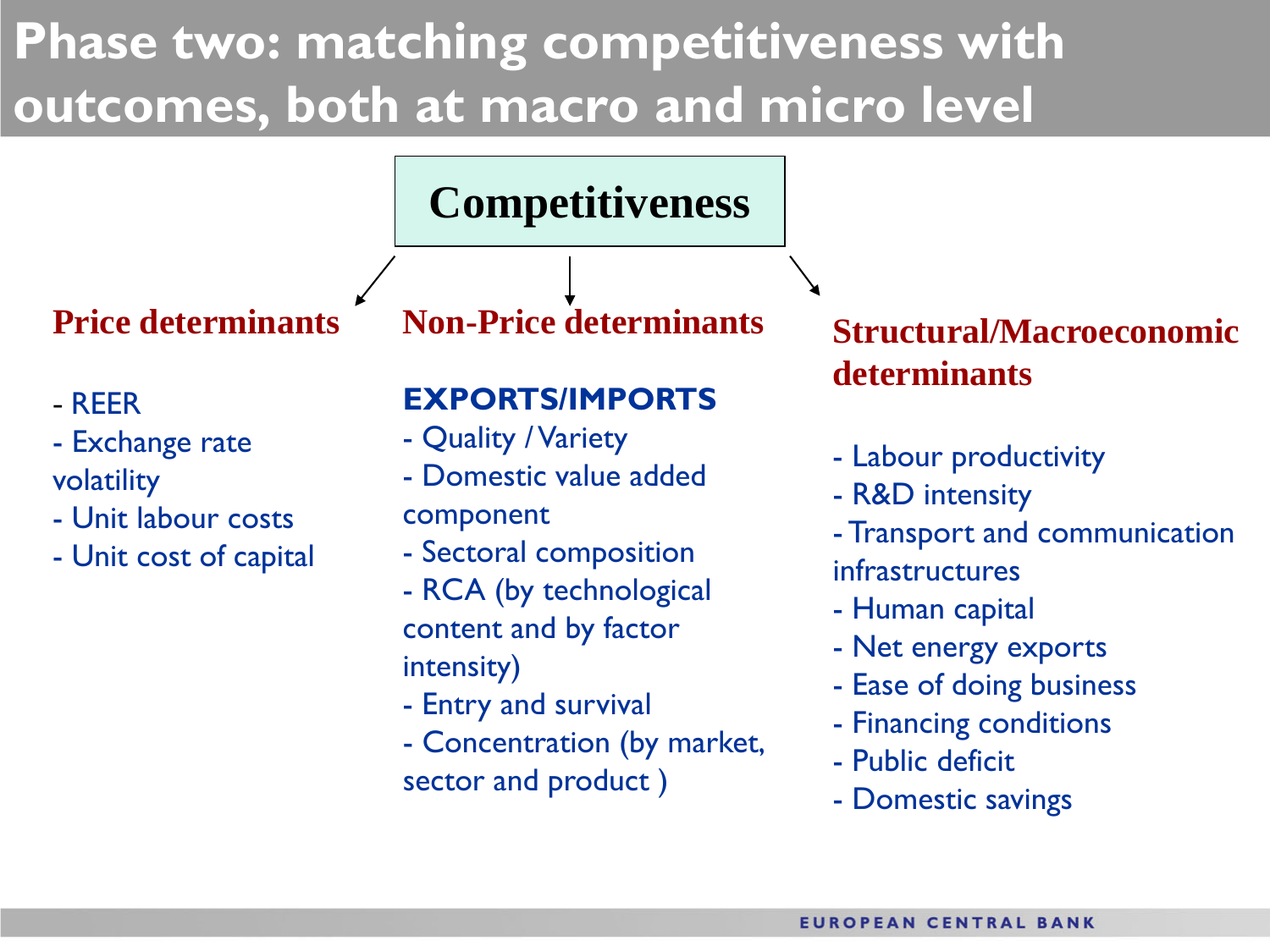### **Second phase: derive a broad-based framework**

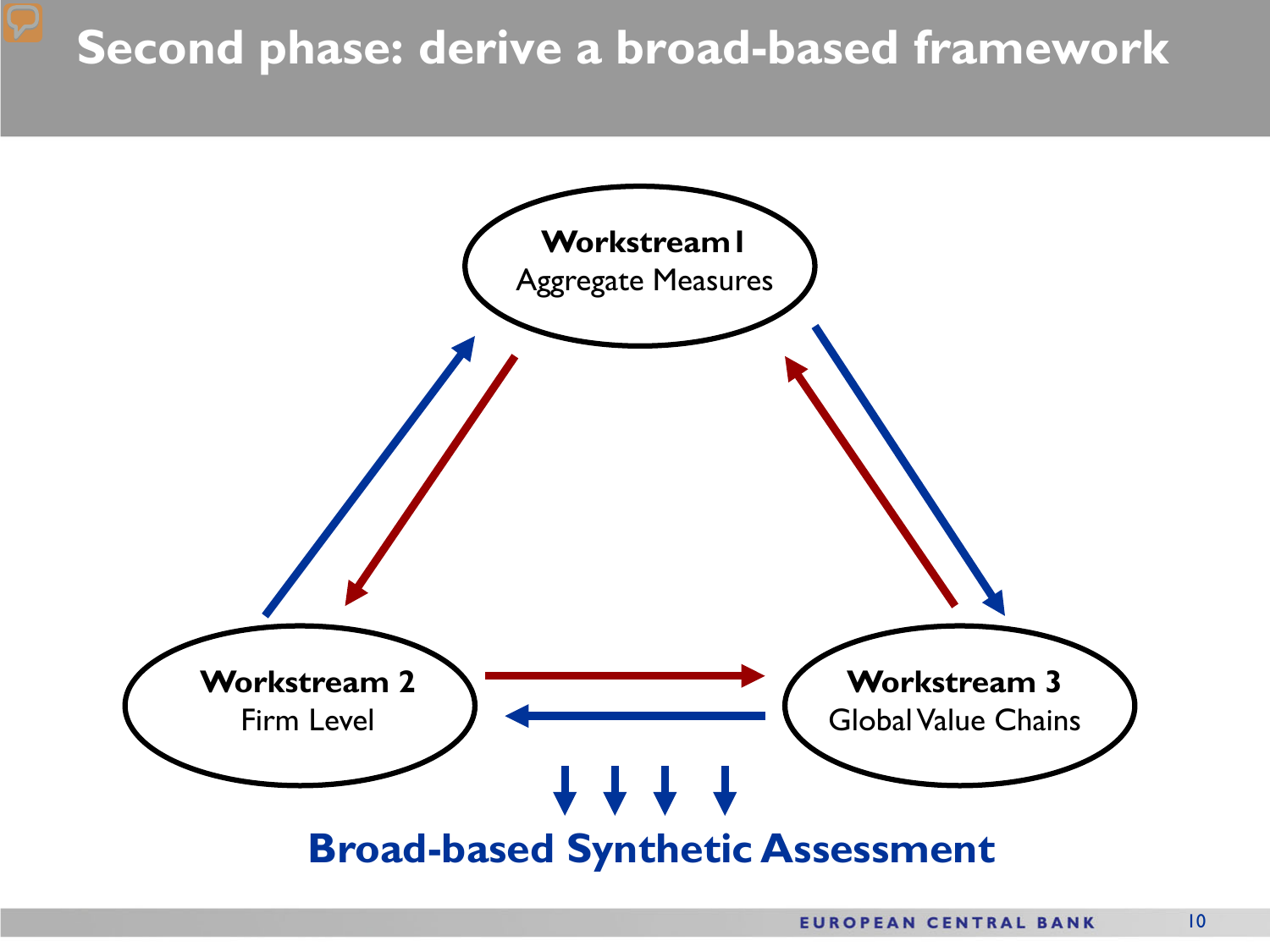### **Plan of the workshop**

- **TODAY**
	- **Results of ongoing work of general interest**
	- **Networking**
- **TOMORROW MORNING**
	- **Work-stream in action to determining respective work plans (data and research)**
- **TOMORROW AFTERNOON**
	- **Wrap-up and agree on common action timeline**

11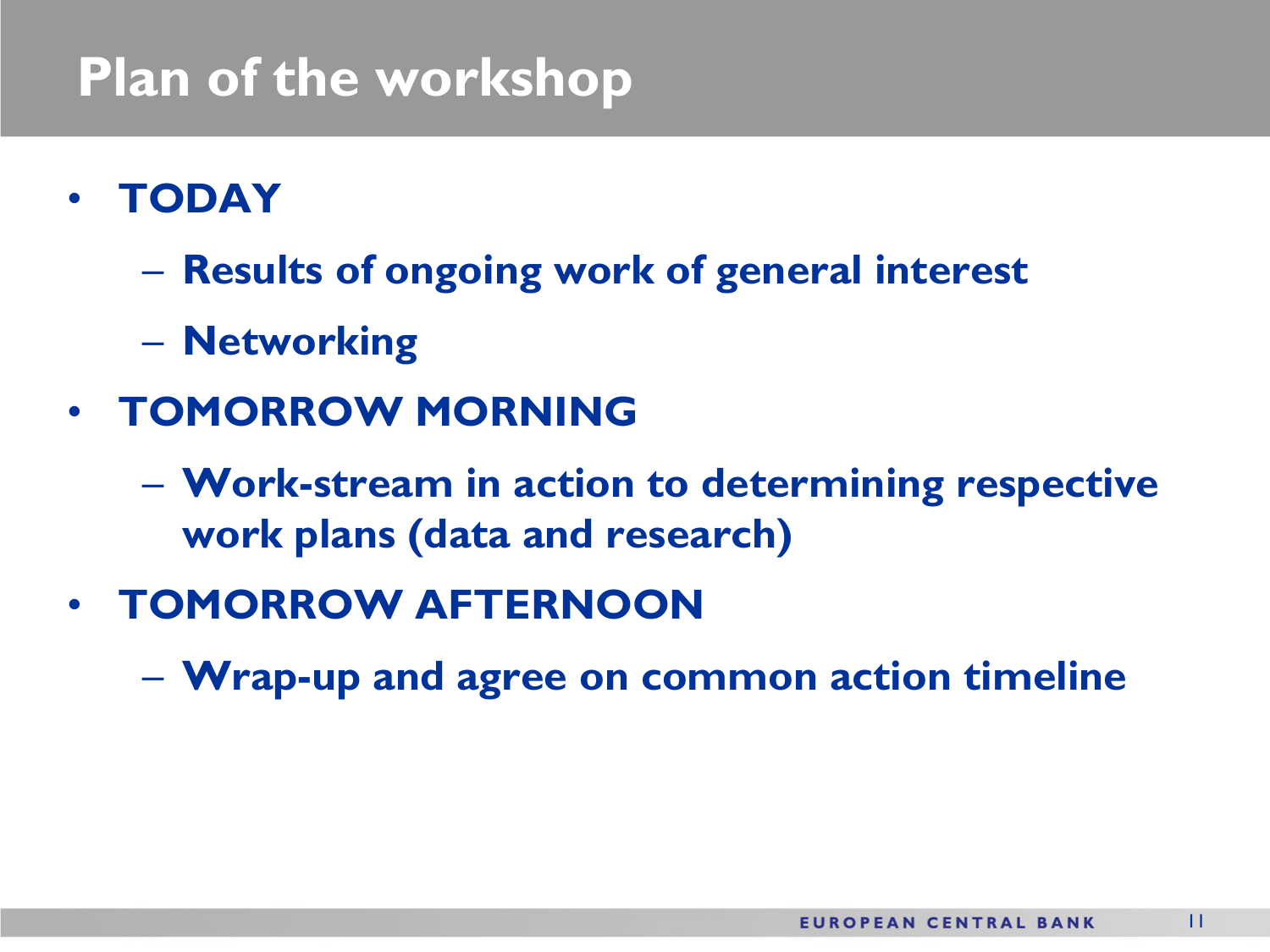### **Plan of the workshop**

### **Enjoy the Workshop**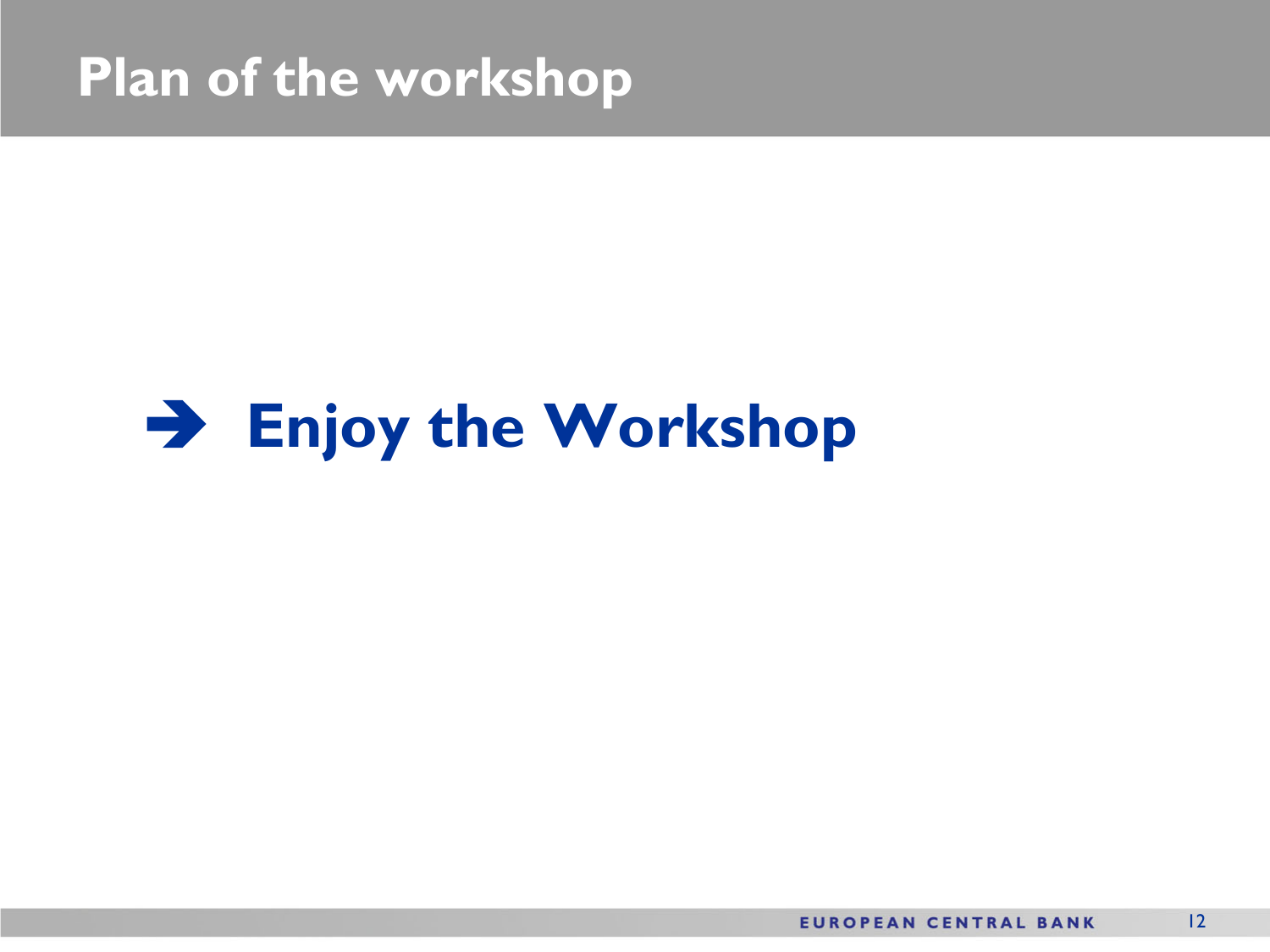

# **Our action plan today**

**Filippo di Mauro (ECB)**

**Frankfurt 3 April 2012**

**EUROPEAN CENTRAL BANK**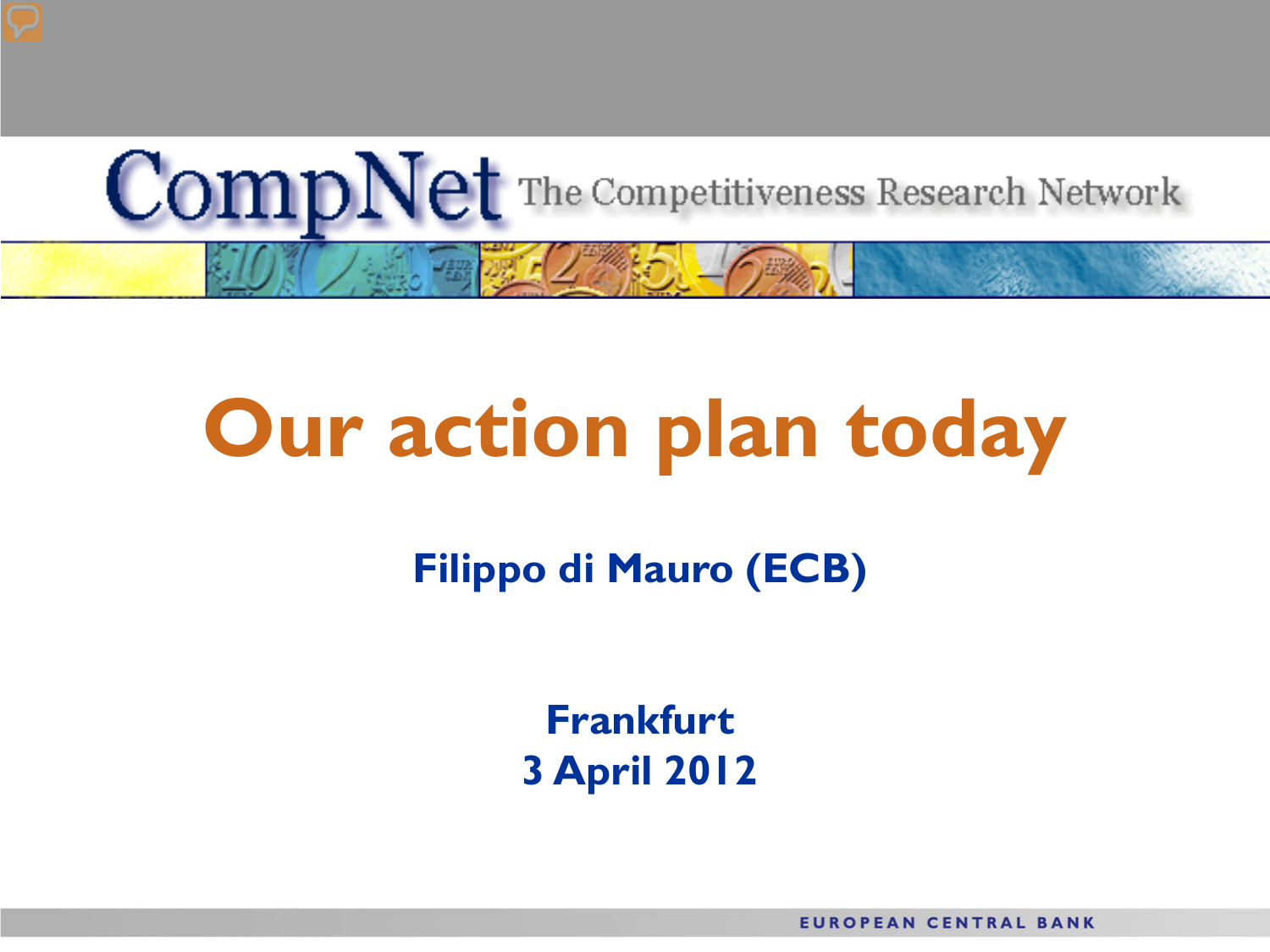## **What we expect from this morning ?**

- **Work streams to discuss plans for improving indicators (objective one)**
- **Consider research objectives on "determinants vs. outcomes"(objective 2) (including interaction short term/cyclical and longer term/structural view of competitiveness)**

- **Distribute work load in accordance to preferences/comparative advantage**
- **Establish a realistic, though ambitious, plan for deliverables**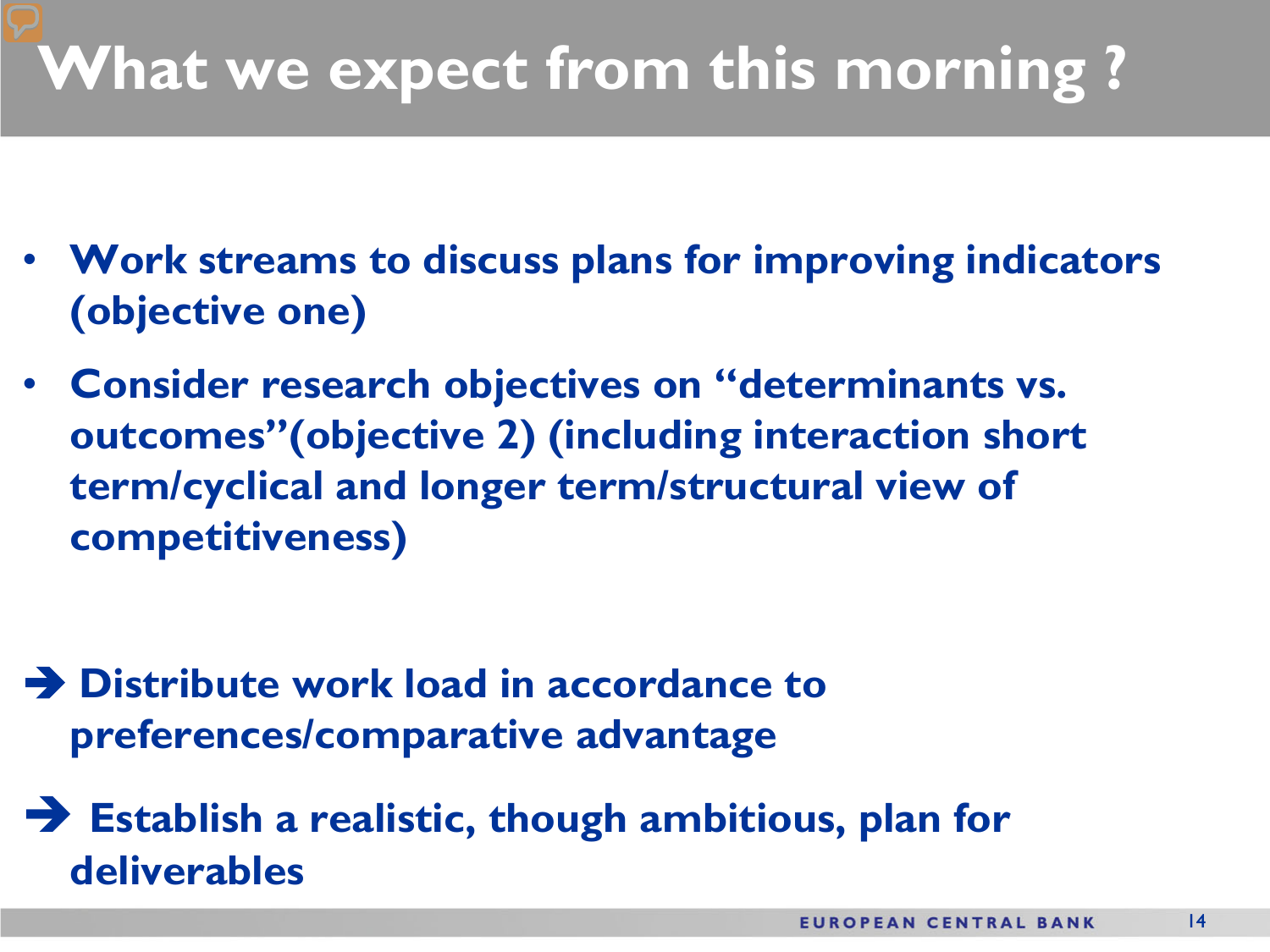### **CompNet milestones Year 1**

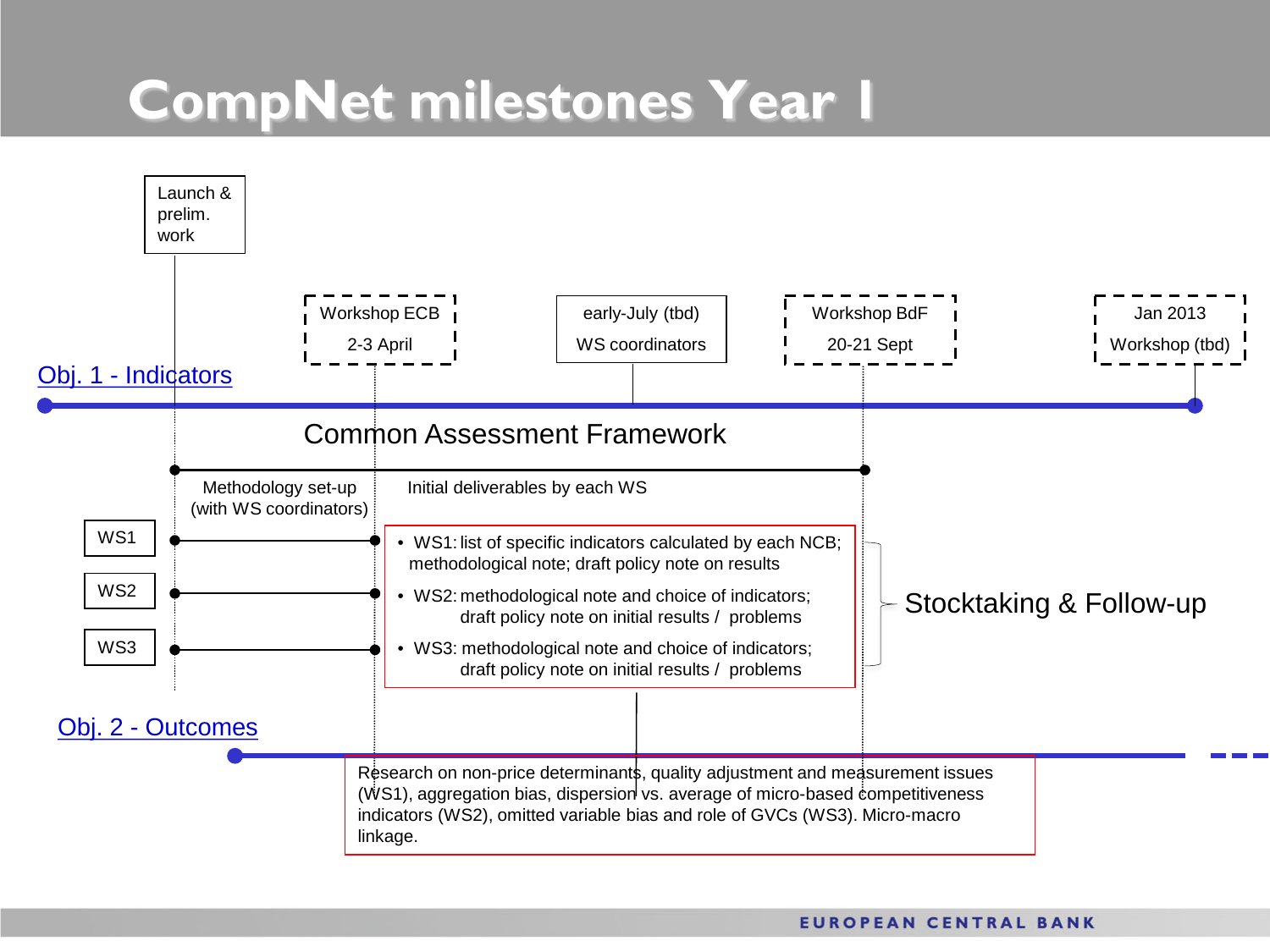### **SECOND DAY – Additional issues**

- **1) Choice individual consultants for each WS;**
- **2) Deliverables:** 
	- **short vs long**
	- **policy/methodological note/pubblications**
- **3) communication:** 
	- **within (website, emails....), and** 
		- **outside the network (level of formality, frequency...);**